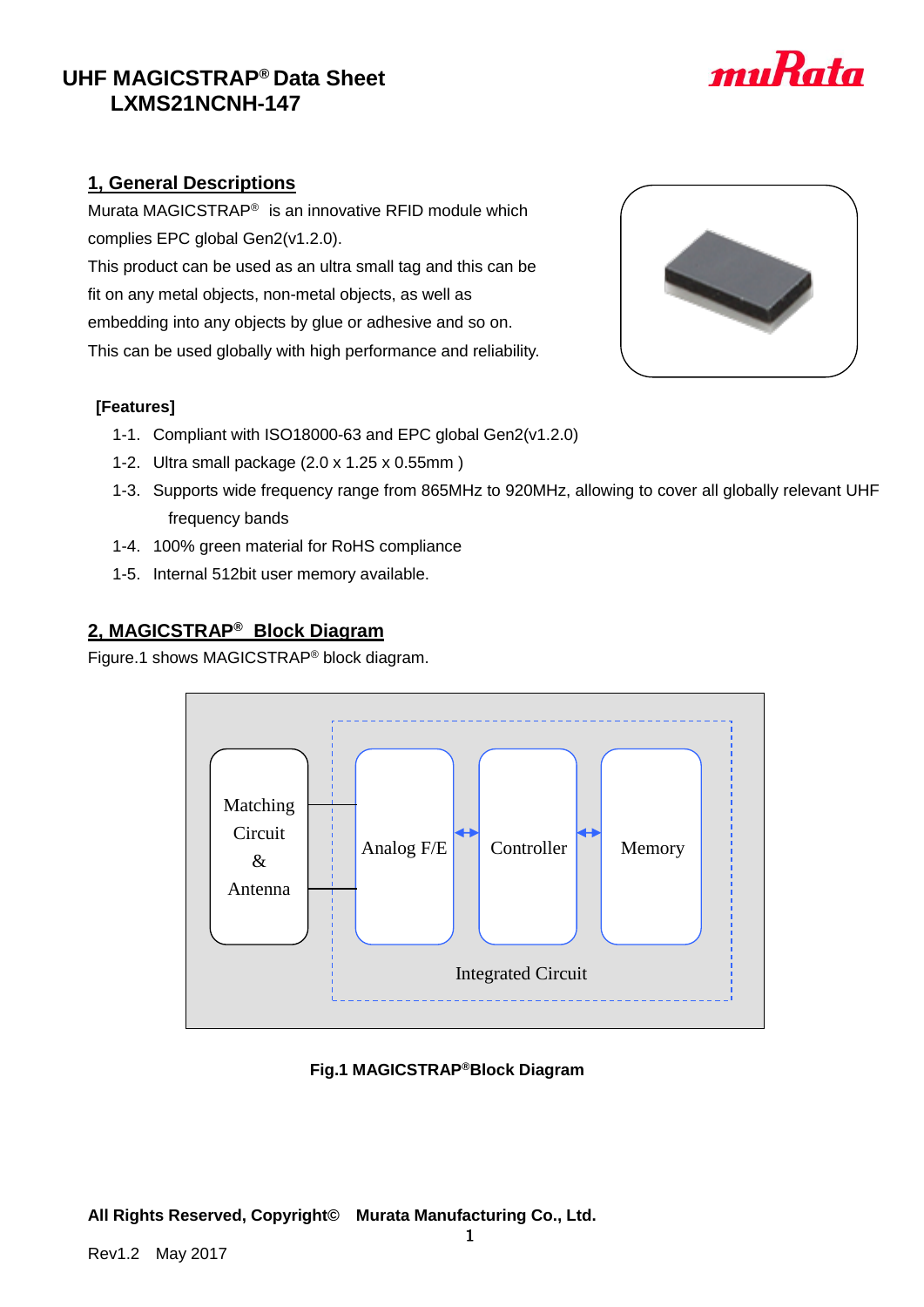

# **3, Mechanical Information**



**Fig.2 MAGICSTRAP® Package Dimension**

### **4. Electrical Performance**

#### **4-1. Frequency range**

865 – 928 MHz

#### **4-2. Part number / IC / Memory size**

| Part number    | $\sim$<br>טו   | TID    | <b>EPC</b> | Jser    |
|----------------|----------------|--------|------------|---------|
| LXMS21NCNH-147 | NXP UCODE G2iM | 96 bit | 256 bit    | 512 bit |

#### **4-3. Memory characteristics**

| Symbol        | Parameter       | Conditions                                         | Min  | Тур    | Max | Unit  |
|---------------|-----------------|----------------------------------------------------|------|--------|-----|-------|
| Tret          | Retention time  | $\mathsf{T}_{\mathsf{amb}}{\le}55^\circ\mathrm{C}$ | 20   | -      |     | Year  |
| $N_{endu(W)}$ | Write endurance |                                                    | 1000 | 10000* |     | cycle |

\*Tamb≦25℃

### **5. Absolute maximum ratings**

| Symbol                      | Parameter             | Min | Max    | Jnit |
|-----------------------------|-----------------------|-----|--------|------|
| $\mathsf{F}_{\mathsf{stg}}$ | Storage temperature   | -55 | $+125$ |      |
| l a                         | Operating temperature | -40 | +85    |      |

### **All Rights Reserved, Copyright© Murata Manufacturing Co., Ltd.**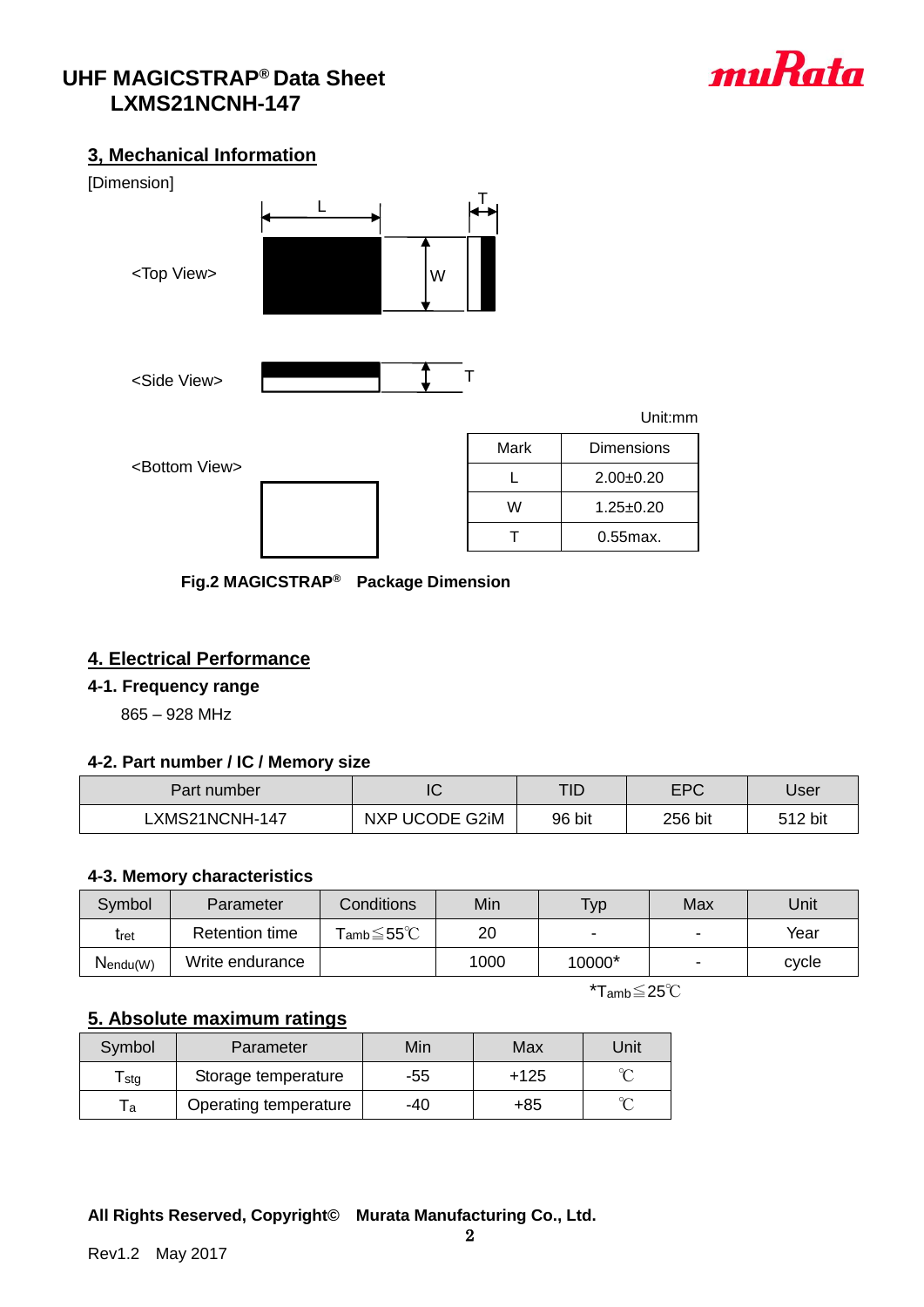

## **6. RoHS compliance**

This product is compliant with RoHS directive

## **7, Reading range (reference only)**

Reading range varies with Output Power of Reader/Writer and an antenna.

#### **7-1. EU band**

10mm

#### **7-2. US band**

10mm

\*Measurement setup

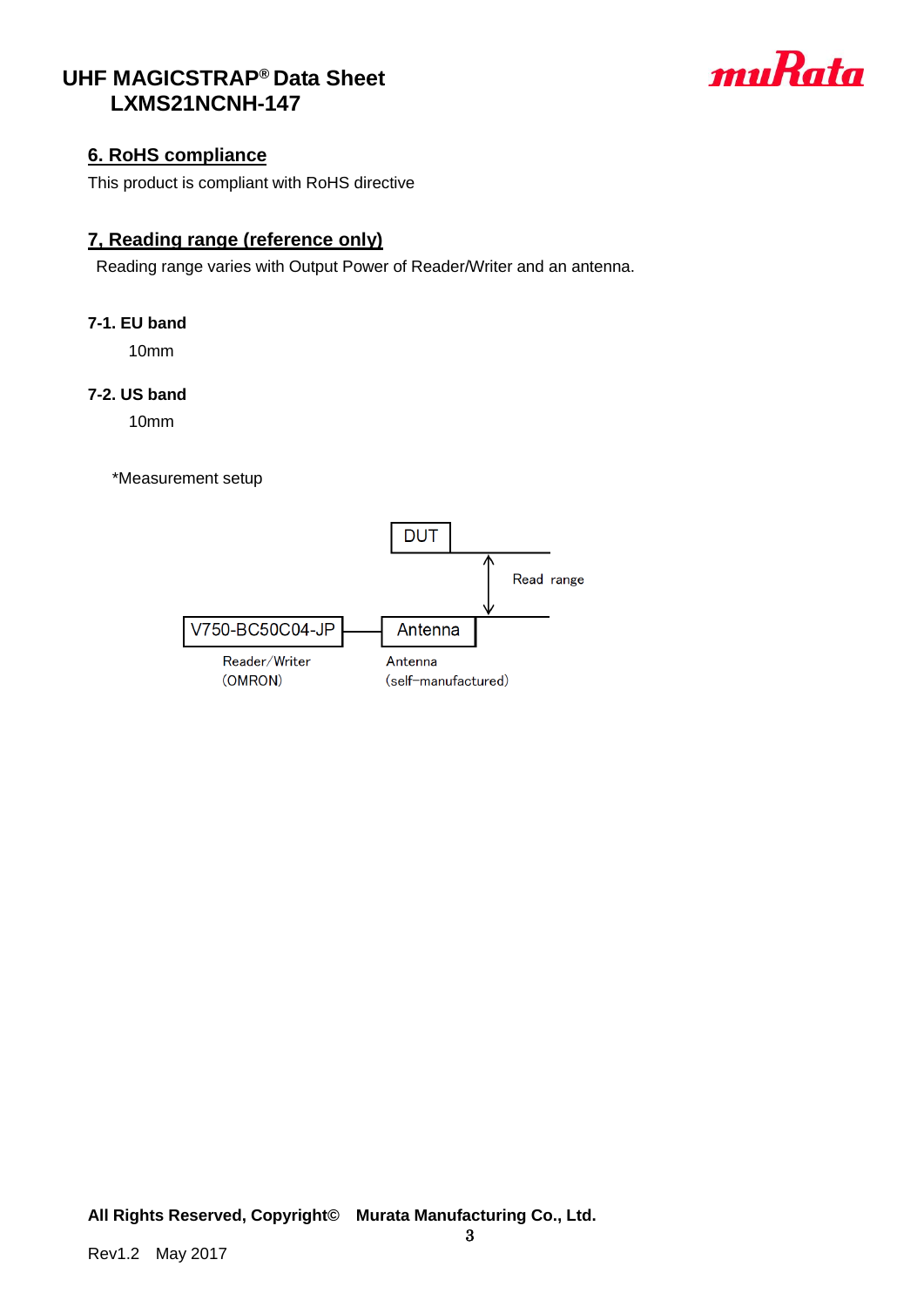

# **8. Packaging**

## **8-1. Dimensions of tape (plastic tape)**



### **8-2. Dimensions of reel**

Unit: mm



**All Rights Reserved, Copyright© Murata Manufacturing Co., Ltd.**

Rev1.2 May 2017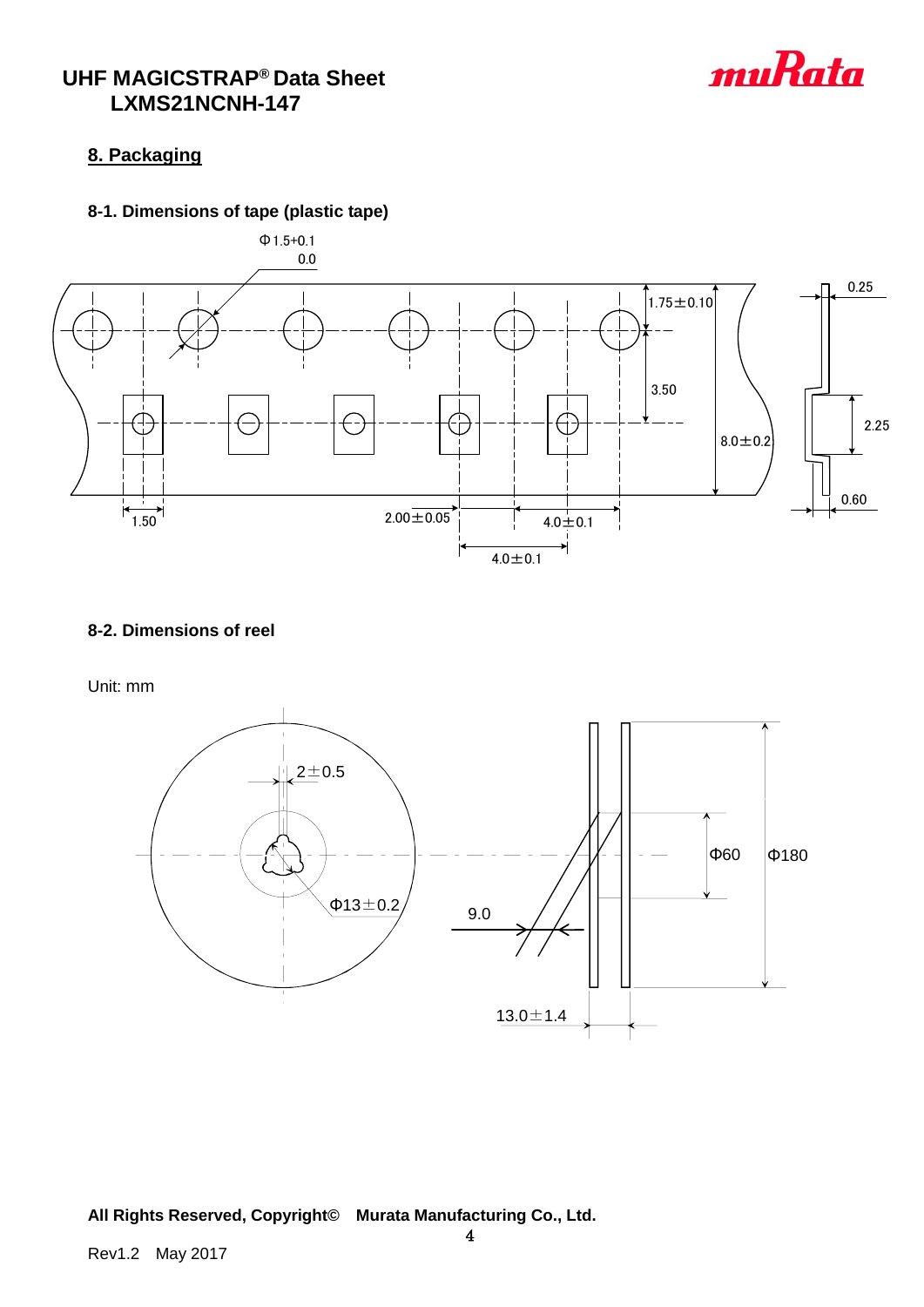

### **8-3.Taping Diagrams**



Package chips

**All Rights Reserved, Copyright© Murata Manufacturing Co., Ltd.**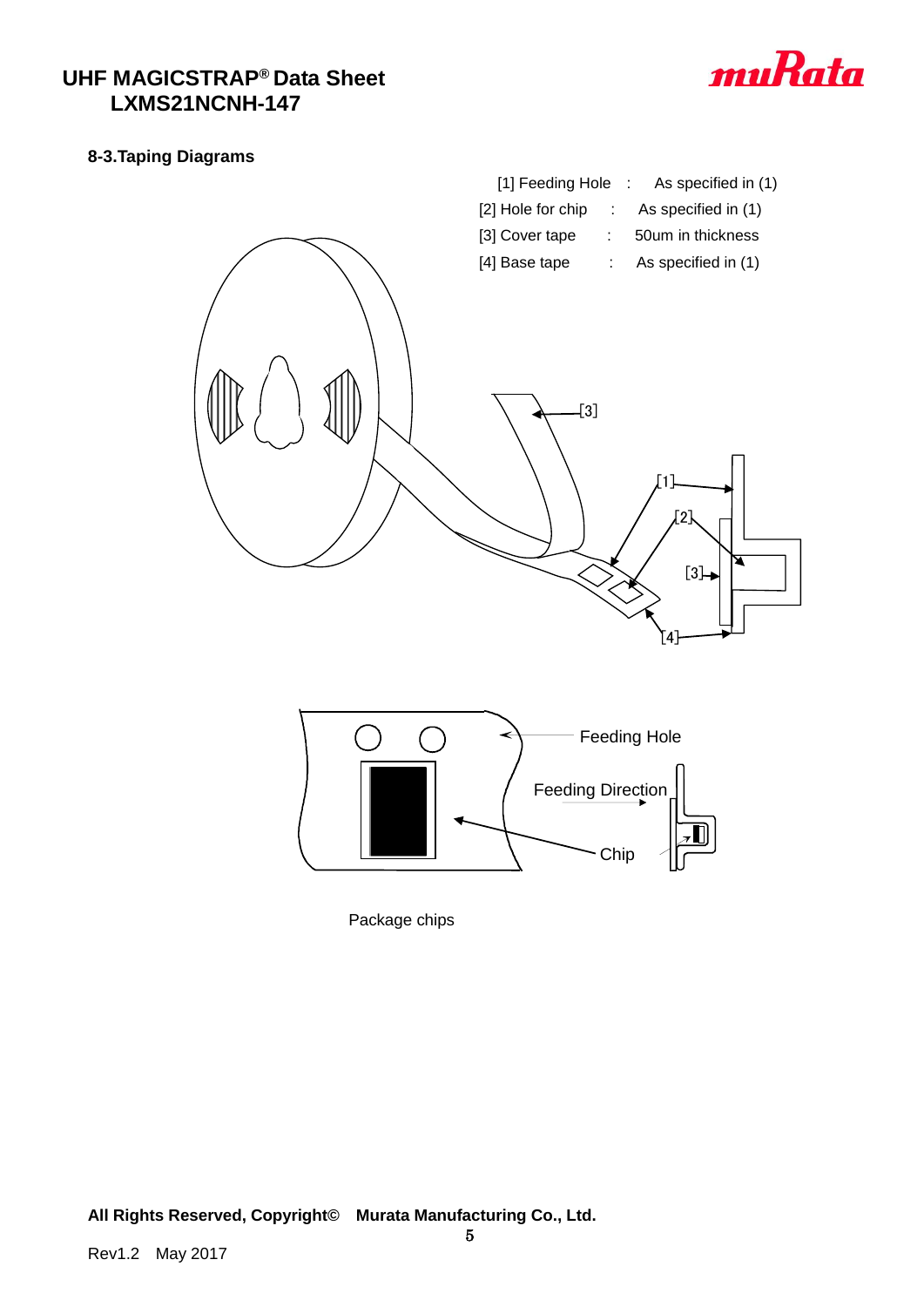

#### **8-4. Leader and Tail tape**



[mm]

| Tail tape Part   | А | No components                      | $160 - 190$  |
|------------------|---|------------------------------------|--------------|
| Leader tape part | в | No components (adhered cover tape) | $150 - 200$  |
|                  | С | Cover tape part                    | $250 - 300$  |
|                  |   | (including D)                      |              |
|                  | D | Not adhered cover tape             | $20 \sim 40$ |

#### **8-5. Taping direction**

The tape for chips are wound clockwise, the feeding holes to the right side as the tape is pulled toward the user.

#### **8-6. Quantity per reel**

5,000pcs

### **8-7. Minimum order quantity**

5,000pcs

**All Rights Reserved, Copyright© Murata Manufacturing Co., Ltd.**

6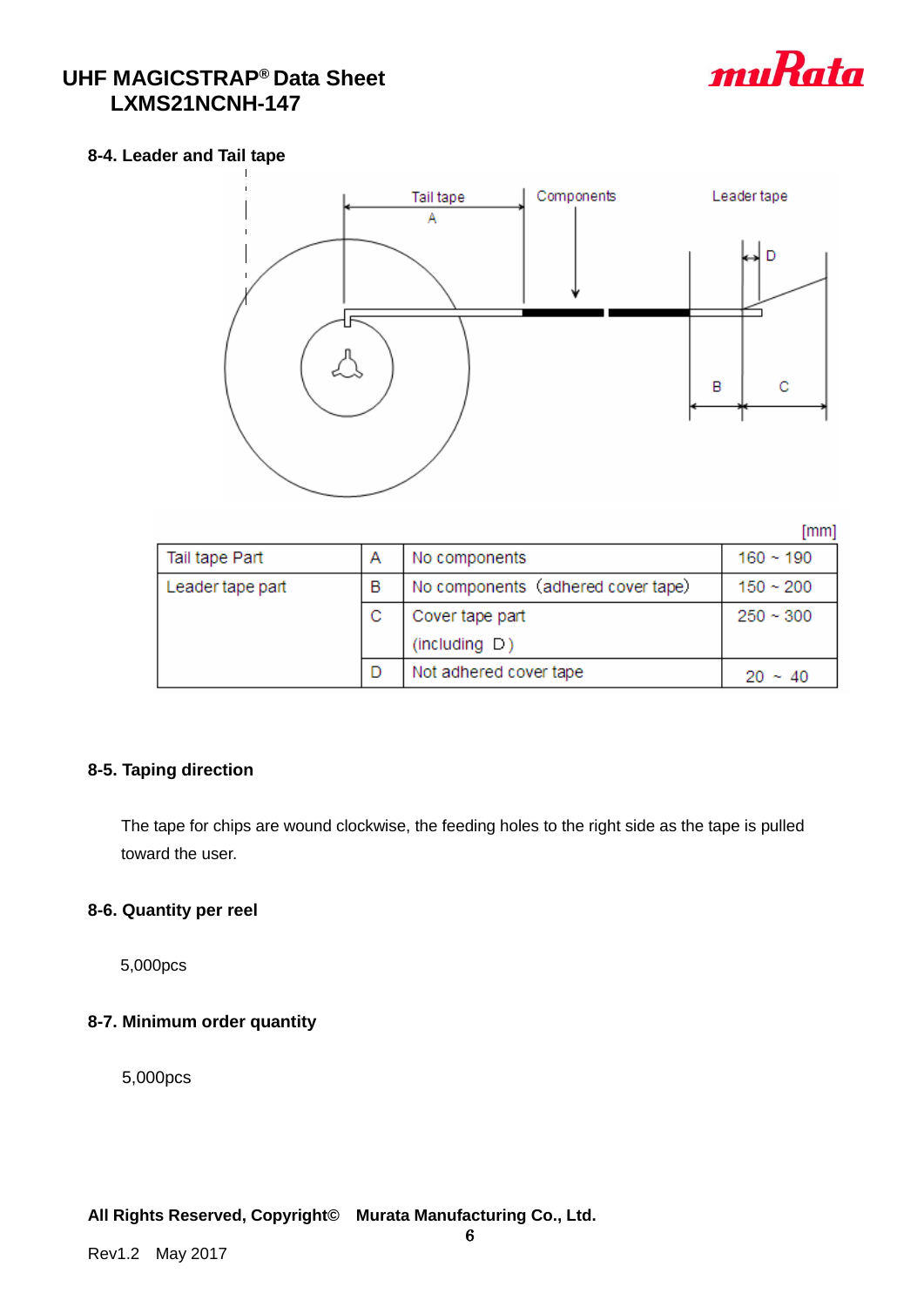

#### **8-8. Material**

Base tape: Plastic Reel: Plastic

#### **8-9. Peeling force**

0.1~1.0 N in the direction of peeling as shown below.



## **9. Contact window**

URL : http://www.murata.com/products/rfid/index.html

" MAGICSTRAP<sup>®</sup> " is the registered trademark of Murata Manufacturing. Co., Ltd. in Japan.

For any inquiries/queries, please feel free to contact us.

**All Rights Reserved, Copyright© Murata Manufacturing Co., Ltd.**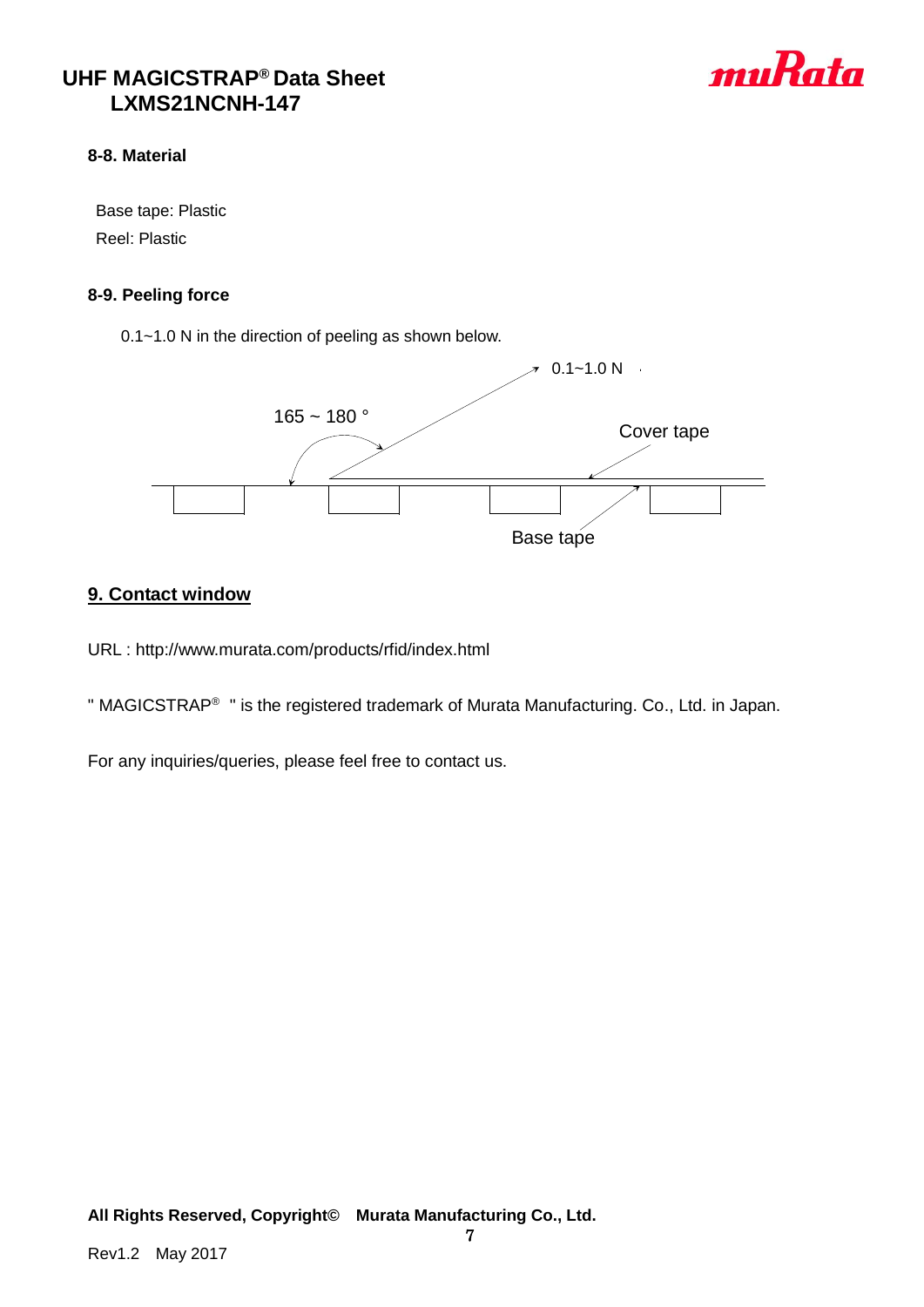

# **NOTICE**

# **1. Storage Conditions:**

To avoid damaging, be sure to observe the following points.

- Store products where the ambient temperature is 15 to 35 °C and humidity 45 to 75% RH. (Packing materials, In particular, may be deformed at the temperature over 40 °C.).
- Store products in non corrosive gas  $(Cl<sub>2</sub>, NH<sub>3</sub>,SO<sub>2</sub>, No<sub>x</sub>, etc.).$

- Stored products should be used within 6 months of receipt.

This product is applicable to MSL1 (Based on IPC/JEDEC J-STD-020)

## **2. Handling Conditions:**

Be careful in handling or transporting products because excessive stress or mechanical shock may break products due to the nature of ceramics structure.

# **3. Cleaning Conditions:**

Any cleaning is not permitted.

## **4. Operational Environment Conditions:**

Products are designed to work for electronic products under normal environmental conditions (ambient temperature, humidity and pressure). Therefore, products have no problems to be used under the similar conditions to the above-mentioned. However, if products are used under the following circumstances, it may damage products and leakage of electricity and abnormal temperature may occur.

- In an atmosphere containing corrosive gas ( $Cl<sub>2</sub> NH<sub>3</sub> SO<sub>x</sub> NO<sub>x</sub> etc.).$
- In an atmosphere containing combustible and volatile gases.
- In a dusty environment.
- Direct sunlight
- Water splashing place.
- Humid place where water condenses.
- In a freezing environment.

If there are possibilities for products to be used under the preceding clause, consult with Murata before actual use.

If product malfunctions may result in serious damage, including that to human life, sufficient fail-safe measures must be taken, including the following:

(1) Installation of protection circuits or other protective device to improve system safety

8

(2) Installation of redundant circuits in the case of single-circuit failure

### **All Rights Reserved, Copyright© Murata Manufacturing Co., Ltd.**

Rev1.2 May 2017